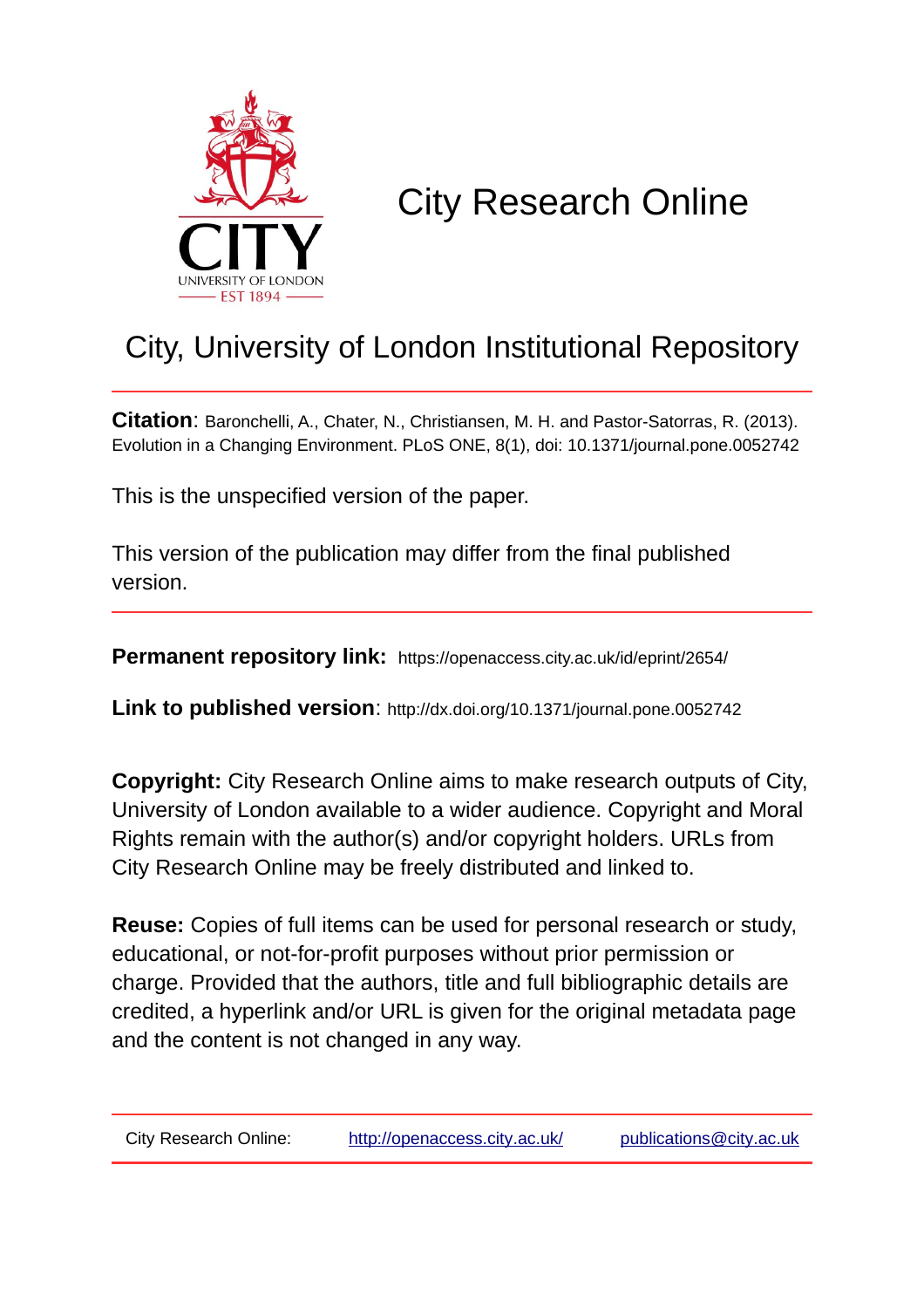## Evolution in a changing environment

Andrea Baronchelli<sup>1</sup>, Nick Chater<sup>2</sup>, Morten H. Christiansen<sup>3</sup>, Romualdo Pastor-Satorras<sup>4,∗</sup> 1 Laboratory for the Modeling of Biological and Socio-technical Systems, Northeastern University, Boston MA 02115, USA

2 Behavioural Science Group, Warwick Business School, University of Warwick, U.K.

3 Department of Psychology, Cornell University, USA, and Santa Fe Institute, USA

4 Departament de Fisica i Enginyeria Nuclear, Universitat Politecnica de Catalunya, Campus Nord B4, 08034 Barcelona, Spain

∗ E-mail: romualdo.pastor@upc.edu

### Abstract

We propose a simple model for genetic adaptation to a changing environment, describing a fitness landscape characterized by two maxima. One is associated with "specialist" individuals that are adapted to the environment; this maximum moves over time as the environment changes. The other maximum is static, and represents "generalist" individuals not affected by environmental changes. The rest of the landscape is occupied by "maladapted" individuals. Our analysis considers the evolution of these three subpopulations. Our main result is that, in presence of a sufficiently stable environmental feature, as in the case of an unchanging aspect of a physical habitat, specialists can dominate the population. By contrast, rapidly changing environmental features, such as language or cultural habits, are a moving target for the genes; here, generalists dominate, because the best evolutionary strategy is to adopt neutral alleles not specialized for any specific environment. The model we propose is based on simple assumptions about evolutionary dynamics and describes all possible scenarios in a non-trivial phase diagram. The approach provides a general framework to address such fundamental issues as the Baldwin effect, the biological basis for language, or the ecological consequences of a rapid climate change.

## Introduction

The issue of the evolution and adaptation in a changing environment has recently become hotly debated in the context of climate change and its effects on the extinction rates and the alteration of the distribution of species  $[1-4]$  $[1-4]$ , but it is crucial in many domains. A classical example is given by lactose tolerance, where the advent of dairying created an environmental pressure in favor of this genetic trait, that in turn further increased the benefit of dairying, in a positive feedback loop [\[5\]](#page-11-1). Furthermore, it has been argued that this so-called Baldwin effect [\[6\]](#page-11-2) may apply to many other aspects of the human evolution, such as the evolution of a language faculty. Here, an established linguistic convention would create a selective pressure, enhancing the reproductive fitness of those individuals that happen by chance to learn it faster or better. Over time, less environmental exposure would therefore be needed and what was originally a linguistic convention would eventually become encoded in the genes of the whole population [\[7\]](#page-11-3). On the other hand, it has been argued that language is a moving target which changes too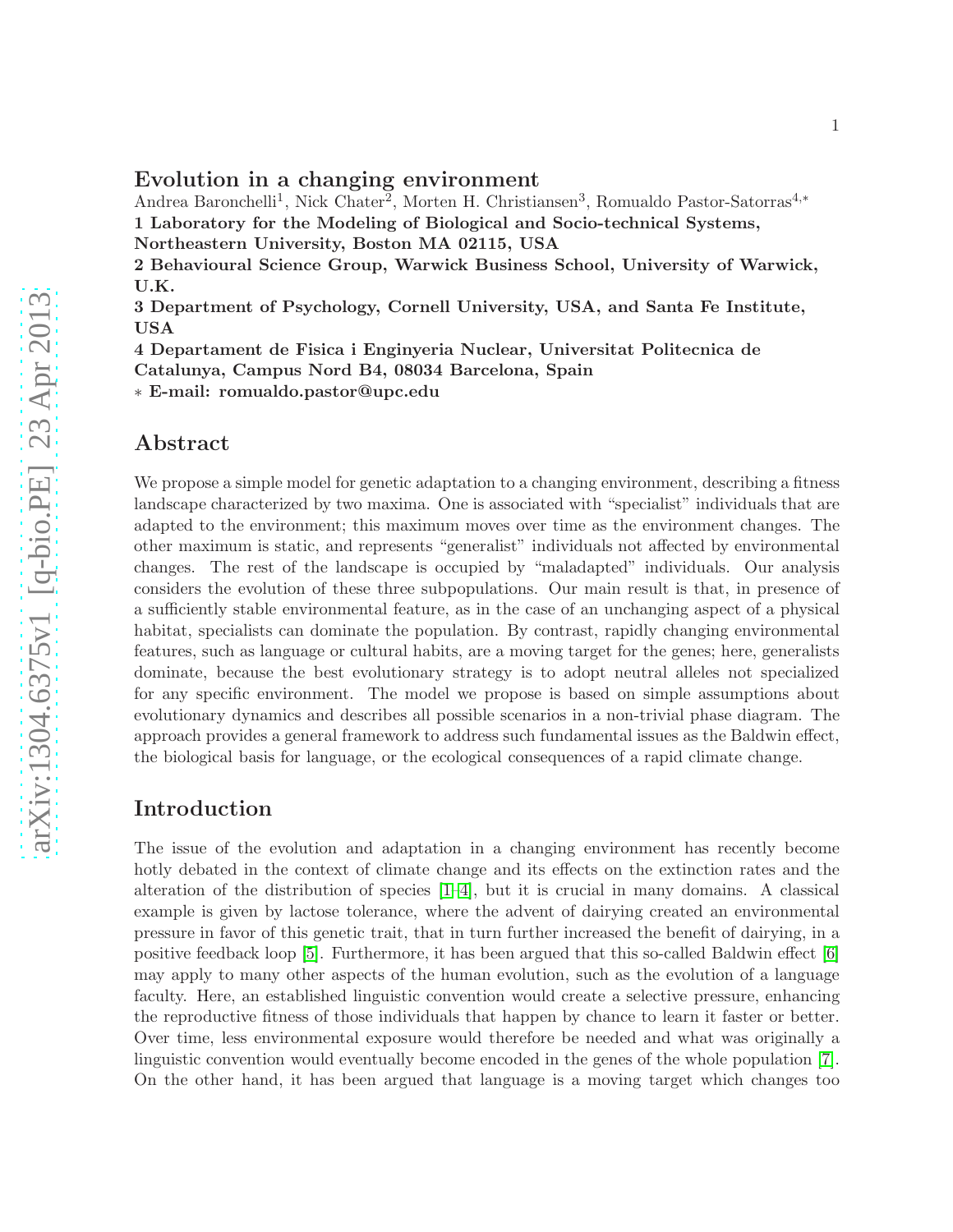rapidly for genes to follow [\[8\]](#page-11-4). This paper provides an analytical framework for addressing these issues.

The study of evolution and adaptation in a fluctuating environment from the perspective of population genetics has been hampered by the mathematical difficulty of the problem [\[9\]](#page-11-5). Various modeling attempts have focused on the conditions leading to adaptation, or lack thereof, from the perspective of the Baldwin effect (e.g.  $[10, 11]$  $[10, 11]$ ), or on species distributions in the presence of environmental stresses (e.g.  $[12-14]$  $[12-14]$ ), but a general picture is still lacking. These models, in fact, while useful and interesting, are usually defined in terms of a large number of parameters, which compromise the possibility of studying them thoroughly from an analytical point of view, or of achieving fundamental insights into the problem at hand. Other work has instead followed the quasi-species approach [\[15](#page-11-10)[–18\]](#page-11-11), but also these models are in general characterized by considerable mathematical complexity.

Here we propose a stochastic interacting particle model that captures the most basic features characterizing evolution in a dynamic environment. The model is simple and analytically tractable at a mean-field level, and provides a general view of the gene-environment dynamics. Our work follows the statistical physics approach to evolutionary dynamics, which has become increasingly influential [\[19–](#page-12-0)[22\]](#page-12-1), clarifying, for example, crucial issues such as the role of the topology defining the interaction patterns in an evolving population [\[23\]](#page-12-2) or system-size effects [\[24\]](#page-12-3).

The model describes a large population of  $n$  individuals and an external, environmental feature. Individuals are divided in three general types: "specialists" who are adapted to the environment, "generalists" whose fitness is independent of the environment, and "maladapted." We assume that a complex network of genes codes for the ability to adapt to a specific feature of the environment. For example, we might focus on the linguistic environment, which has many specific forms corresponding to particular languages, such as English. A perfect tuning of this network would allow a "specialist" individual to learn very rapidly the specific language for which it is optimized, thus increasing her fitness (ability to survive and reproduce). Here we can say that the genes are aligned with a specific feature of the environment [\[11\]](#page-11-7). However, specialization comes with a cost, reducing the flexibility of the specialized genome [\[25\]](#page-12-4). Even a slight environmental change might cause problems to the offspring inheriting a genetic machinery evolved for the original, but now different, environment. The new individual would in fact be misaligned (maladapted) and her fitness would be lowered. For this reason we include in the model also a third kind of genomes, namely the neutrals (or "generalists" [\[26\]](#page-12-5)), for which the fitness of an individual is independent of the specific environment. Note that working with just one environmental feature corresponds to the assumption, standard when modeling complex biological phenomena [\[27\]](#page-12-6), that different features of the environment have roughly independent impacts on fitness.

The dynamics of the model is defined in terms of evolutionary rules that depend on three basic parameters: The genetic mutation rate m, the rate of environmental change  $\ell$ , and a parameter  $p$ , indicating the probability that an environmental change could lead to conditions favorable for previously maladapted individuals. As we will see, the probability  $p$  turns out to induce only small corrections in the biological limit  $p \to 0$ . In terms of the remaining parameters m and  $\ell$ , a non-trivial mean-field phase diagram can be drawn, exhibiting different phase transitions, akin to the so-called "error catastrophe"  $[28]$ , as a function of m for small and large values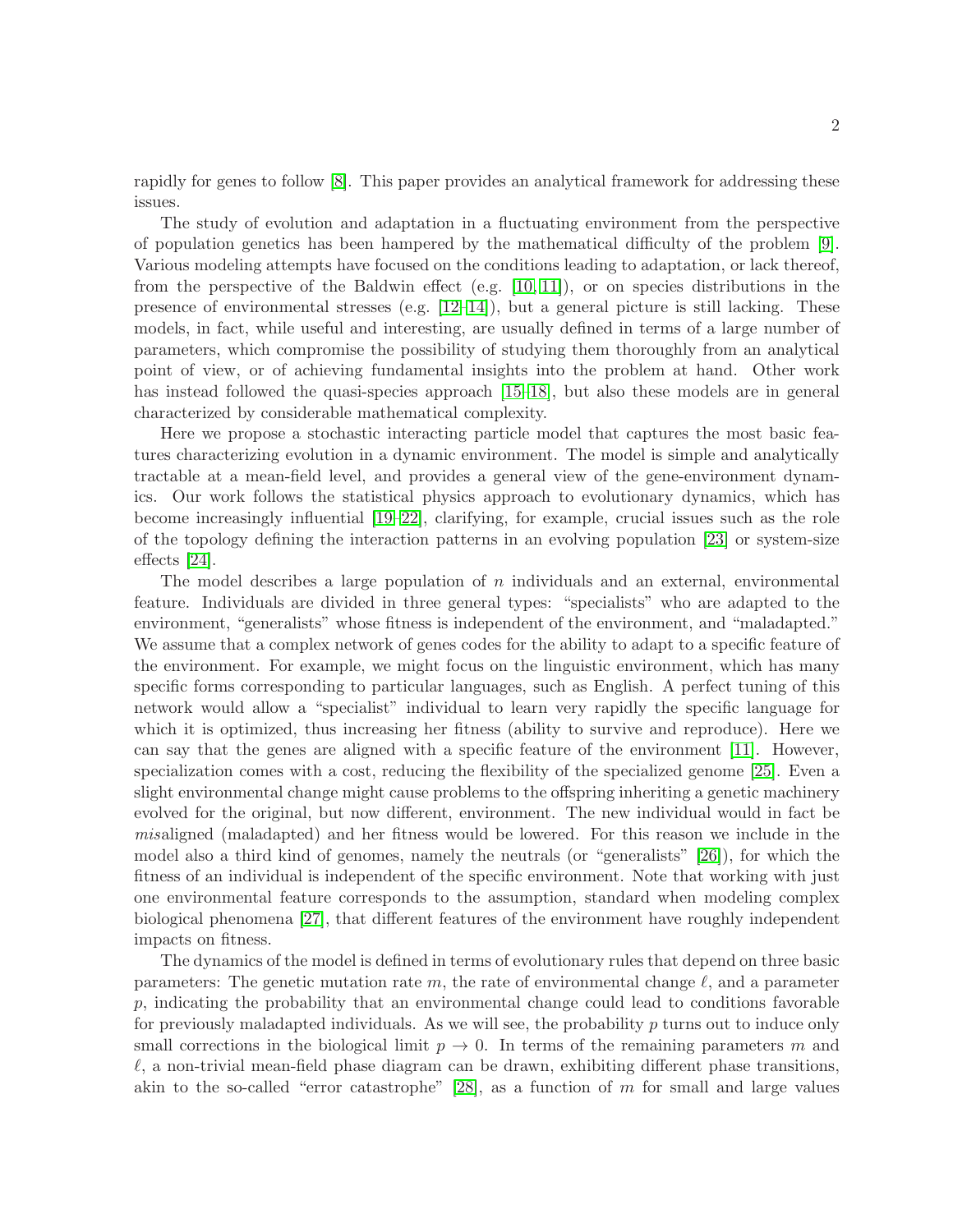of the rate of environmental change. This phase diagram describes the general conditions for microevolutionary adaptation in the presence of environmental stresses, and explains different empirical observations of adaptation in changing environments in a single framework.

## Results

#### Model definition

The model is defined in terms of three different types, namely  $S$ ,  $N$ , and  $M$ , that represent Specialized, generalist/Neutral, and Maladapted individuals, respectively. Our aim is to describe a population in which the environment changes. Thus, thinking in terms of a theoretical fitness landscape [\[29\]](#page-12-8), we assume that it exhibits a maximum whose position changes whenever there is an environmental variation, i.e., the maximum represents a moving target. The main simplification of our model, as opposed to standard quasi-species approximations [\[15,](#page-11-10) [18\]](#page-11-11), consists in considering the class of specialists  $S$  not as a *fixed* genome, but as the set of those genomes which are closer to the maximum of the fitness landscape, whatever the position of this maximum might be. In this theoretical fitness landscape we assume also the presence of a secondary, local, maximum, of lower height, representing the neutral genomes which are not affected by environmental changes. The position of this secondary maximum is considered static, since neutrals do not react to changes in the environment. From this perspective, our model borrows from quasi-species models in multiple-peaked landscapes [\[30\]](#page-12-9), with the proviso that the absolute maximum moves in time, and we do not focus on fixed genomes, but on the set of those close to the maxima.

In mathematical terms, the class  $S$  can thus be described as the set of genomes that are close to the principal maximum, by a distance  $\epsilon_S$ . Analogously, species N represents the set of genomes close to the perfectly neutral genome (the secondary fixed maximum), by a distance  $\epsilon_N$ . Finally, the set M is composed of the remaining possible genomes. We assume a haploid reproduction system, with a fitness for each class  $f_{\alpha}$ , satisfying the restriction  $f_M < f_N < f_S$ . We consider these fitnesses as constant, independent of the environmental changes. At a meanfield level, assuming homogeneous mixing, the dynamics of the model is defined as follows (see Fig. [1\)](#page-14-0): Reproduction is performed by selecting an individual with probability proportional to its fitness, as in standard haploid models (i.e., the Moran process [\[31\]](#page-12-10)). The individual then produces an offspring which is equal to itself with probability  $1 - m$ , and that mutates to a different type with probability  $m$ . Conservation of individuals is achieved in reproduction by eliminating a randomly chosen individual. Crucially, all genetic mutations are assumed to be harmful, because the probability that they will lead to an increase of fitness is negligible [\[32\]](#page-12-11). Therefore, a genome of type S or N, when mutating, reproduces into a type  $M$ , while M genomes always reproduce into  $M$  individuals. Environmental changes correspond to a shift of the position of the principal maximum of the fitness landscape. This shift is assumed to take place at each time step with a small probability  $\lambda$ , and produces different effects on the three species  $S, N$  and M. Specifically, a changing environmental does not, by assumption, affect the neutrals  $N$ . But the shift is mainly unfavorable to  $S$  individuals, which were best adapted to the previous position of the maximum. This effect is implemented by selecting, with probability  $\rho_S$ , a specialized individual that will become maladapted, i.e., of class M. Finally,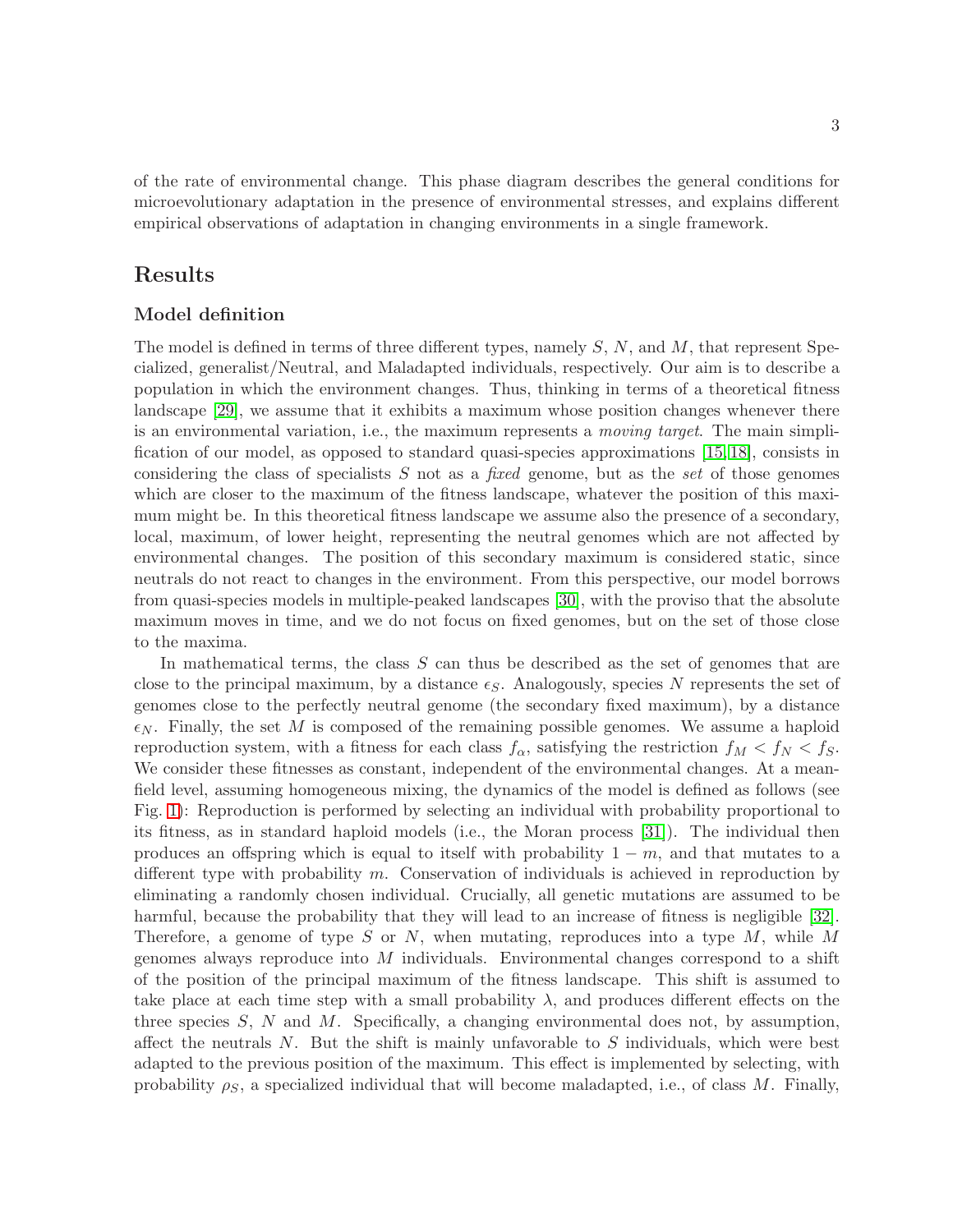the shift could have a beneficial effect on other previously maladapted individuals, who were, in genomic space, far from the previous position of the principal maximum but are now close to its present one. This effect, which we assume to be rarer, is implemented by choosing with a small probability p a maladapted individual (with probability  $\rho_M$ ), which will become specialized. Note that we neglect backward genetic mutations from M genomes to either S or N species. Thus, we are considering the most common scenarios in which beneficial mutations are much less frequent than harmful ones (see for example [\[33,](#page-12-12)[34\]](#page-12-13)). Moreover, from the rules of the model, the population size  $n$  is constant. This restriction is not problematic for our purposes, since we are interested only in the ratios between the population densities of the different species. In what follows, however, we will consider the limit of an infinite population,  $n \to \infty$ , so that the presence of S and M individuals can be assumed to be non-zero at the outset due to generic variability in the population, even thought they may be few in number. As we will see, the solution to our equations does not depend on the initial fractions of the different genomes.

#### Mean-field rate equations

Let us define  $\rho_{\alpha}$  as the density of individuals in state  $\alpha \in [S, N, M]$ , satisfying the normalization condition  $\sum_{\alpha} \rho_{\alpha} = 1$ . At the mean-field level, disregarding spatial fluctuations and stochastic fluctuations, and in the limit of  $n \to \infty$ , a mathematical description of our model can be readily obtained in terms of rate equations for the variation of the densities  $\rho_{\alpha}$ . To construct those, we consider that a genome  $\alpha$  increases its number (i) when an individual  $\alpha$  is chosen for reproduction and her offspring replaces an individual belonging to a genome  $\beta \neq \alpha$ , without any mutation, i.e., with probability  $(1 - m)$ , or  $(ii)$  when a mutation event leads an individual with genome  $\beta \neq \alpha$  to reproduce into  $\alpha$ . Conversely, a genome  $\alpha$  decreases when one individual belonging to it is randomly selected for replacement. Additionally, S genomes may decrease their number due to a damaging change of the environment, while they can increase their number through a (rarer) beneficial environmental change. The corresponding rate equations take thus the form, writing explicitly all contributions to the change to each  $\rho_{\alpha}$ ,

$$
\dot{\rho}_{S} = \frac{f_{S}\rho_{S}}{\phi}(1-\rho_{S})(1-m) - \frac{f_{S}\rho_{S}}{\phi}\rho_{S}m - \frac{f_{N}\rho_{N}}{\phi}\rho_{S}(1-m) - \frac{f_{N}\rho_{N}}{\phi}\rho_{S}m
$$
\n
$$
- \frac{f_{M}\rho_{M}}{\phi}\rho_{S} - \ell\rho_{S} + \ell p\rho_{M},
$$
\n
$$
\dot{\rho}_{M} = -\frac{f_{S}\rho_{S}}{\phi}\rho_{M}(1-m) + \frac{f_{S}\rho_{S}}{\phi}(1-\rho_{M})m - \frac{f_{N}\rho_{N}}{\phi}\rho_{M}(1-m) + \frac{f_{N}\rho_{N}}{\phi}(1-\rho_{M})m
$$
\n
$$
+ \frac{f_{M}\rho_{M}}{\phi}(1-\rho_{M}) + \ell\rho_{S} - \ell p\rho_{M},
$$
\n
$$
\dot{\rho}_{N} = -\frac{f_{S}\rho_{S}}{\phi}\rho_{N}(1-m) - \frac{f_{S}\rho_{S}}{\phi}\rho_{N}m + \frac{f_{N}\rho_{N}}{\phi}(1-\rho_{N})(1-m) - \frac{f_{N}\rho_{N}}{\phi}\rho_{N}m - \frac{f_{M}\rho_{M}}{\phi}\rho_{N},
$$

where we have defined rate of environmental change  $\ell = \lambda/(1-\lambda)$ , the average fitness of the population  $\phi = \sum_{\alpha} f_{\alpha} \rho_{\alpha}$ , and we have performed an irrelevant rescaling of units of time. After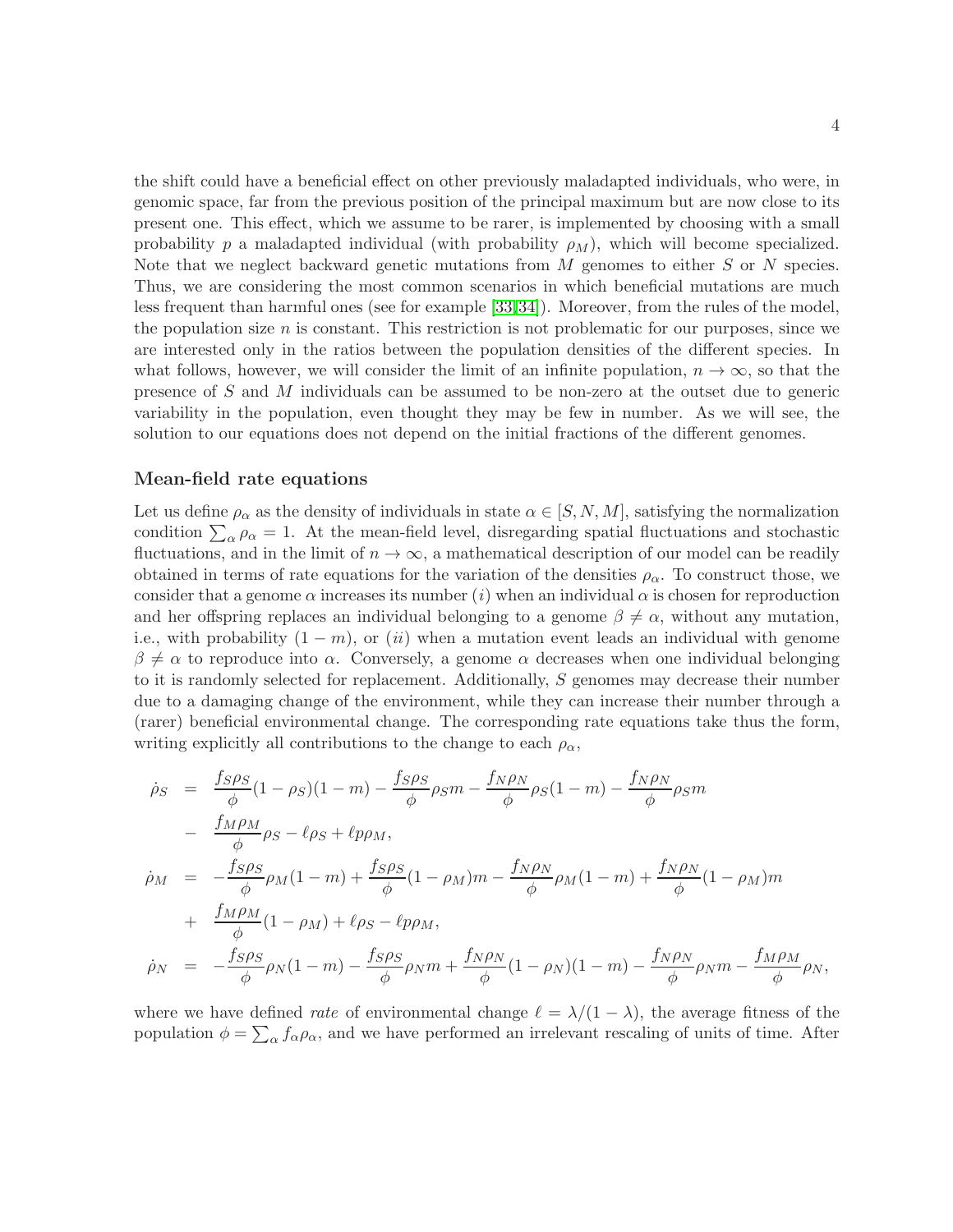some algebraic manipulations, the previous equations can be simplified to the form:

<span id="page-5-0"></span>
$$
\dot{\rho}_S = \rho_S \left[ -1 + (1 - m)\hat{f}_S - \ell \right] + p\ell\rho_M, \tag{1a}
$$

$$
\dot{\rho}_N = \rho_N \left[ -1 + (1 - m)\hat{f}_N \right], \tag{1b}
$$

$$
\dot{\rho}_M = \rho_M \left[ -1 + (1 - m)\hat{f}_M - p\ell \right] + m + \ell \rho_S, \tag{1c}
$$

where we have defined  $\hat{f}_{\alpha} = f_{\alpha}/\phi$ .

Equations [\(1\)](#page-5-0) completely define the dynamics of the model at the mean field level. In the following we will analyze their solution in different limits.

#### Analytical solution

In the long term steady state, the solutions of this dynamical system are obtained by imposing the conditions  $\dot{\rho}_S = \dot{\rho}_M = 0$  on Eqs. [\(1\)](#page-5-0), solving the ensuing algebraic equations, and checking for the stability of the solutions, by looking at the eigenvalues of the Jacobian matrix, evaluated at the respective solution. The solutions obtained this way in the general case  $p > 0$  turn out to be quite complex, so in order to simplify the resulting expressions, we choose particular values of the fitnesses, namely  $f_S = 2$ ,  $f_N = 1$  and  $f_M = 0.5$ , respecting their natural ordering. Solutions for other values can be obtained using the same steps.

#### Case  $p \neq 0$

The algebraic equations ruling the steady state, obtained from Eqs. [\(1\)](#page-5-0) by setting to zero the time derivatives, can be solved using a standard computational software package. This results in three sets of solutions, taking the form

$$
\mathcal{S}_{1} \quad\n\begin{cases}\n\rho_{N} = 0 \\
\rho_{S} = -\frac{\sqrt{2\ell(m(4-8p)+12p-3)+(3-4m)^{2}+(4p\ell+\ell)^{2}}+4m-2p\ell+\ell-3}{6(p\ell+\ell+1)} \\
\rho_{M} = \frac{\sqrt{2\ell(m(4-8p)+12p-3)+(3-4m)^{2}+(4p\ell+\ell)^{2}}+4m+4p\ell+7\ell+3}{6(p\ell+\ell+1)} \\
\rho_{S} = \frac{\sqrt{2\ell(m(4-8p)+12p-3)+(3-4m)^{2}+(4p\ell+\ell)^{2}}-4m+2p\ell-\ell+3}{6(p\ell+\ell+1)} \\
\rho_{M} = \frac{-\sqrt{2\ell(m(4-8p)+12p-3)+(3-4m)^{2}+(4p\ell+\ell)^{2}}+4m+4p\ell+7\ell+3}{6(p\ell+\ell+1)} \\
\rho_{N} = \frac{2\ell(mp+m+p)-2m-\ell+1}{(2p-1)\ell+1} \\
\rho_{M} = -\frac{2mp\ell}{2p\ell-\ell+1} \\
\rho_{M} = -\frac{2m(\ell-1)}{(2p-1)\ell+1}\n\end{cases}
$$

,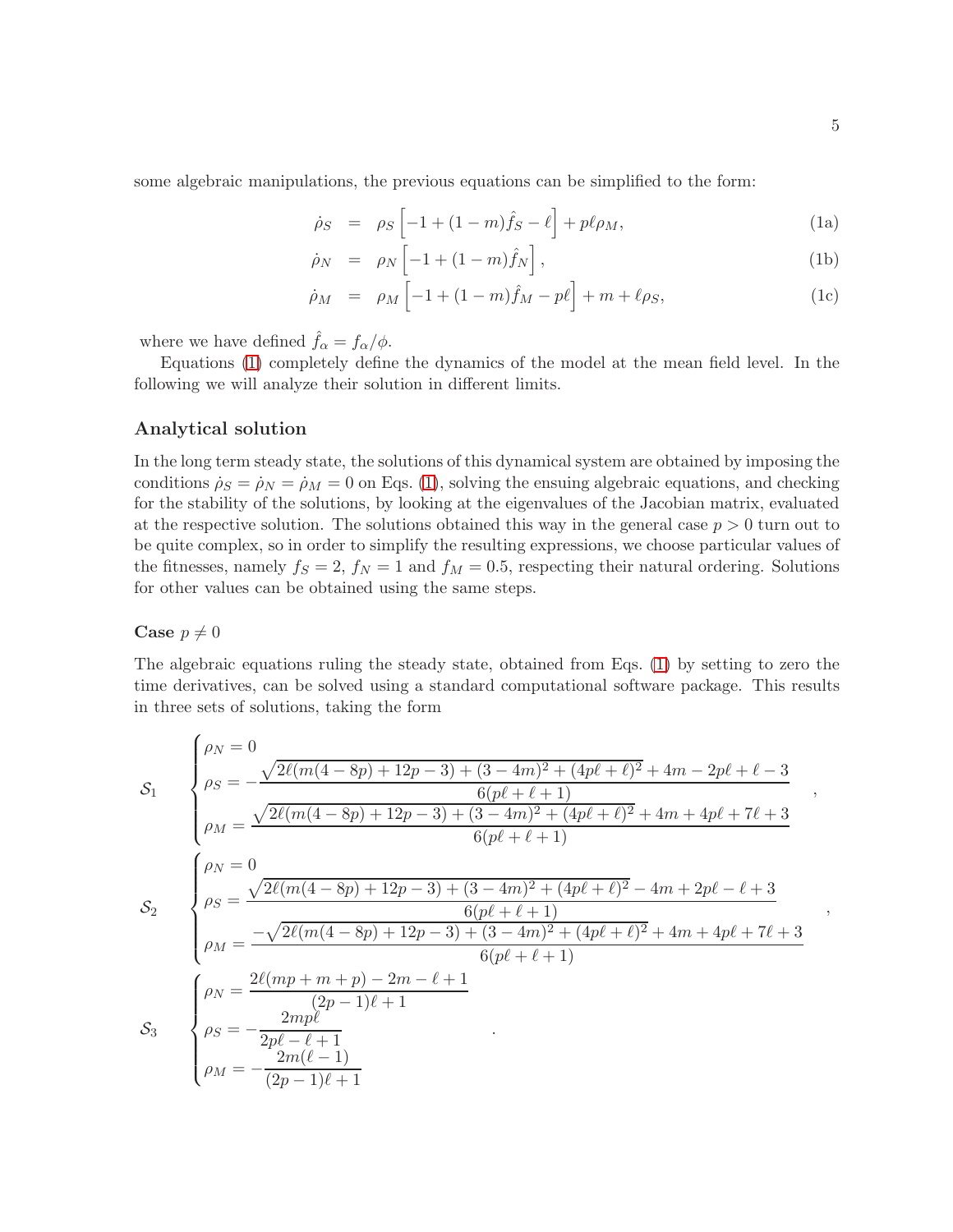Solution  $S_1$  describes a  $\rho_S$  density that is negative in the parameter region  $p > 0$ , i.e., it is an "unphysical" solution that does not describe any realistic scenario. Solution  $S_2$  has nonzero densities in the whole parameter space, while solution  $S_3$  is physical only in the region

<span id="page-6-0"></span>
$$
\mathcal{R} = \left\{ 0 < m < \frac{1}{2} \land 0 < p < \frac{1 - 2m}{2m + 2} \land \ell \ge \frac{2m - 1}{2(mp + m + p) - 1} \right\}.\tag{2}
$$

In order to find the relative stability of the physical solutions  $S_2$  and  $S_3$ , we consider the Jacobian matrix of the equation system Eqs. [\(1\)](#page-5-0), taking the form

$$
J = \begin{pmatrix} -\frac{4(m-1)(\rho_M + 2\rho_N)}{(\rho_M + 2\rho_N + 4\rho_S)^2} - \ell - 1 & \frac{8(m-1)\rho_S}{(\rho_M + 2\rho_N + 4\rho_S)^2} & \frac{4(m-1)\rho_S}{(\rho_M + 2\rho_N + 4\rho_S)^2} + p\ell \\ \frac{8(m-1)\rho_N}{(\rho_M + 2\rho_N + 4\rho_S)^2} & -\frac{2(m-1)(\rho_M + 4\rho_S)}{(\rho_M + 2\rho_N + 4\rho_S)^2} - 1 & \frac{2(m-1)\rho_N}{(\rho_M + 2\rho_N + 4\rho_S)^2} \\ \frac{4(m-1)\rho_M}{(\rho_M + 2\rho_N + 4\rho_S)^2} + \ell & \frac{2(m-1)\rho_M}{(\rho_M + 2\rho_N + 4\rho_S)^2} & -\frac{2(m-1)(\rho_N + 2\rho_S)}{(\rho_M + 2\rho_N + 4\rho_S)^2} - p\ell - 1 \end{pmatrix}.
$$

We then compute the eigenvalues of matrix J, evaluated for the different solutions  $S_2$  and  $S_3$ . In any given region of parameter space, the stable solution (in the stationary limit) is the one possessing a negative largest eigenvalue. Examination of these eigenvalues, operation performed again with the help of standard computational software packages, leads to the solution:

• If 
$$
(m, p, \ell) \in \mathcal{R}
$$
:

<span id="page-6-1"></span>
$$
\begin{cases}\n\rho_N = \frac{2\ell (mp + m + p) - 2m - \ell + 1}{(2p - 1)\ell + 1} \\
\rho_S = \frac{2mp\ell}{\ell - 2p\ell - 1} \\
\rho_M = \frac{2m(\ell - 1)}{(1 - 2p)\ell + 1}\n\end{cases} (3)
$$

• Otherwise:

<span id="page-6-2"></span>
$$
\begin{cases}\n\rho_N = 0 \\
\rho_S = \frac{\sqrt{2\ell(m(4-8p)+12p-3)+(3-4m)^2+(4p\ell+\ell)^2}-4m+2p\ell-\ell+3}{6(p\ell+\ell+1)} \\
\rho_M = \frac{-\sqrt{2\ell(m(4-8p)+12p-3)+(3-4m)^2+(4p\ell+\ell)^2}+4m+4p\ell+7\ell+3}{6(p\ell+\ell+1)}\n\end{cases} (4)
$$

where  $R$  is the domain in the parameter space defined in Eq. [\(2\)](#page-6-0).

The analytical solutions given by Eqs. [\(3\)](#page-6-1) and [\(4\)](#page-6-2) are quite complex, and it is difficult to extract direct interpretations from them. However, the behavior of the solutions can be understood in the biologically relevant region of small p. Fig. [2](#page-15-0) shows the densities  $\rho_{\alpha}$  as a function of m or  $\ell$ , at fixed  $\ell$  and m respectively, for two values of p, along with the value of the total fitness  $\phi = \sum_{\alpha} \rho_{\alpha} f_{\alpha}$ . In the upper left corner plot for each value of p, we consider the case  $m = 0.05$ , representative of the biologically relevant scenario of small mutation rate. When  $\ell$  is very small, most of the population stays aligned with the environmental feature and  $\rho_S \sim 1$ . As  $\ell$  increases, maladapted genomes appear and eventually overcome the specialized genes. At a definite value of  $\ell$ , however, a discontinuity takes place and neutral individuals suddenly appear and become the majority of the population, while the density of both maladapted and specialists decreases. The decrease in specialists is larger for larger values of p. Thus, for sufficiently large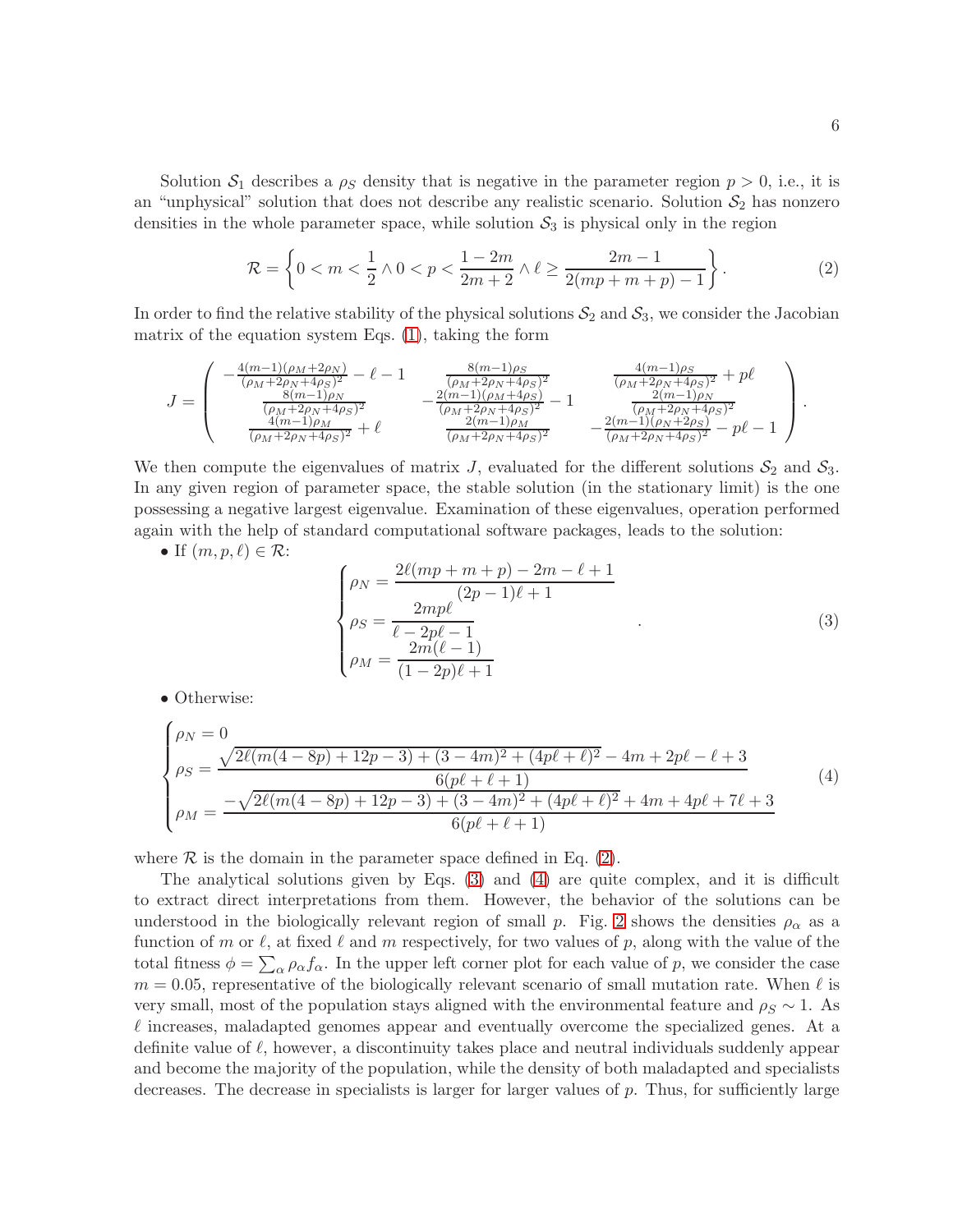7

 $\ell$  and small m, trying to catch up with the rapidly evolving environmental feature is not a viable strategy, since the risk of producing a maladapted offspring becomes destructive. Interestingly the strategy adopted by the majority of the individuals guarantees the maximum average fitness in any given region of the  $(\ell, m)$  plane, for every value of p. For large values of m (lower left plots), the situation is qualitatively different. For small  $\ell$ , maladapted and neutral individuals are almost equally numerous. When  $\ell$  increases beyond a threshold, neutral individuals again appear suddenly, but they are unable to overcome maladapted genomes. Only for large values of  $p$  are neutrals capable to prevail over the specialists. The right plots for each value of  $p$  in Fig. [2](#page-15-0) show the evolution of the species' densities as a function of m for fixed  $\ell$ . In this case, for small  $\ell$  neutrals are absent from the system, and there is a simple competition between specialists and maladapted, the former being predominant for small genetic mutation rates, but going extinct for large  $m$ . On the other hand, when the rate of environmental change is sufficiently large, we enter a new scenario in which neutrals are predominant for small  $m$ . Beyond a mutation rate threshold, however, neutrals suddenly become extinct, and their population is replaced by maladapted genomes, while specialists decrease their density for large  $m$ . Interestingly, in this region of large  $\ell$ , specialists can survive even for very large mutation rates, close to 1, due to the effect of a nonzero  $p$  that prevents their complete elimination. Fig. [3](#page-15-1) shows the complete picture of the relative species' abundances as as a function of m and  $\ell$  for the previously considered values of p.

#### Case  $p = 0$

A more precise mathematical characterization of the phenomenology discussed above, and in particular of position of the transitions taking place for different values of m and  $\ell$ , can be obtained in the particular case  $p = 0$ . Here, qualitative arguments allow us to solve the model in a much simpler way, for general values of  $f_s$ ,  $f_N$  and  $f_M$ . This analysis, moreover, reveals the role of p in the dynamics of our model.

The relevant equations in the  $p = 0$  case read

<span id="page-7-0"></span>
$$
\dot{\rho}_S = \rho_S \left[ -1 + (1 - m)\hat{f}_S - \ell \right],\tag{5a}
$$

$$
\dot{\rho}_N = \rho_N \left[ -1 + (1 - m)\hat{f}_N \right],\tag{5b}
$$

$$
\dot{\rho}_M = \rho_M \left[ -1 + (1 - m)\hat{f}_M \right] + m + \ell \rho_S. \tag{5c}
$$

To find their solution, we argue as follows: If  $m$  is very close to 1, all terms in square brakets in Eqs. [\(5\)](#page-7-0) will be negative. Therefore, the only stable solution will be  $\rho_S = \rho_N = 0$ ,  $\rho_M = 1$ , for any value of  $\ell$ . Under this conditions, the quantities within square brackets in Eqs. [\(5a\)](#page-7-0) and [\(5b\)](#page-7-0) take the form  $-1-\ell+(1-m)f_S/f_M$  and  $-1+(1-m)f_N/f_M$ , respectively. Decreasing the value of m, the first solution with  $\rho_M < 1$  will take place for the first of these values that become zero. This occurs when m is smaller than either  $m_{c,1}(\ell) = 1-(\ell+1)f_M/f_S$  or  $m_{c,2} = 1-f_M/f_N$ , respectively. Since  $f_M < f_N$ , we have  $0 < m_{c,2} < 1$ , and this transition will always be physical. However, for  $\ell > \ell_{c,1} = (f_S - f_M)/f_M$ , we have  $m_{c,1}(\ell) < 0$  and it is not physical. In this case, when  $\ell > \ell_{c,1}$ , if  $m < m_{c,2}$ ,  $\rho_S$  decays exponentially, and in the long time limit  $\rho_S = 0$ ; the existence of a non-zero  $\rho_N$  solution imposes  $-1 + (1 - m)\hat{f}_N = 0$ , or  $\phi = (1 - m)f_N$ , from where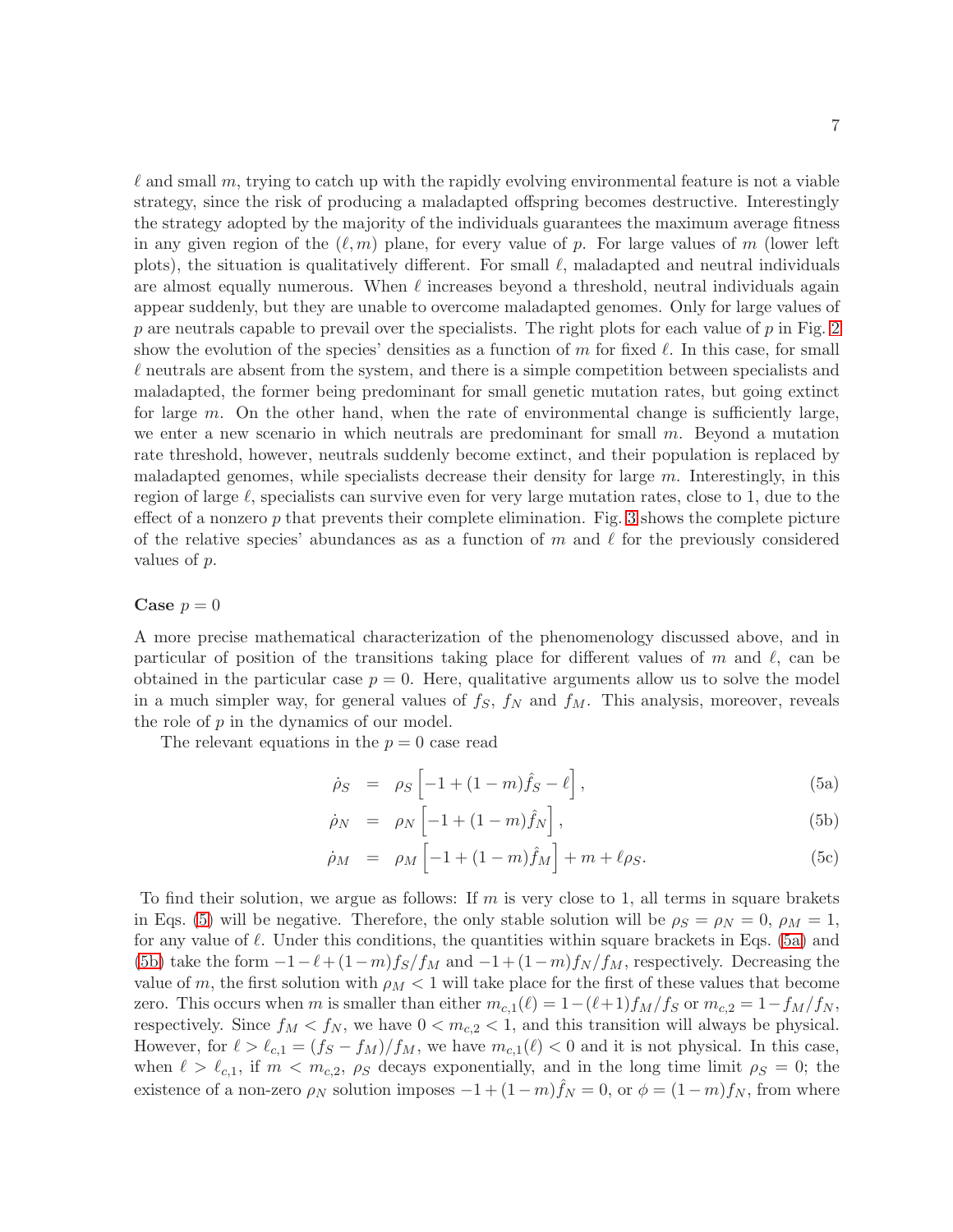the restricted normalization condition  $\rho_N + \rho_M = 1$  leads to the solution  $\rho_N = 1 - m/m_{c,2}$  $\rho_M = m/m_{c,2}$ , and  $\rho_S = 0$ . In the case  $\ell < \ell_{c,1}$ , which density  $\rho_S$  or  $\rho_N$  becomes first non-zero depends on which threshold,  $m_{c,1}(\ell)$  or  $m_{c,2}$  is larger. Thus, if  $\ell > \ell_{c,2} = (fs - f_N)/f_N$ , then  $m_{c,2} > m_{c,1}(\ell)$ . Therefore, when decreasing m, the first density to take a non-zero value is  $\rho_N$ .  $\rho_S$  decays again exponentially, so the solution is the same as in the case  $\ell \geq \ell_{c,1}$ . Finally, for  $\ell < \ell_{c,2}, \rho_S$  is the first density to become non-zero when  $m < m_{c,1}$ . The steady state solution comes from imposing  $-1 - \ell + (1 - m)\hat{f}_s = 0$ , leading to  $\phi = f_s(1 - m)/(\ell + 1)$ . In this region, the factor in square brackets in Eq. [\(5b\)](#page-7-0) becomes negative, indicating an exponential decay and a corresponding steady state value  $\rho_N = 0$ . We are therefore led to the solution, using the normalization condition,  $\rho_S = (m_{c,1}(\ell) - m)/[\ell_{c,1}(1 - m_{c,1}(\ell))], \rho_M = 1 - \rho_S.$ 

The final solution in this case can thus be summarized as follows:

• For 
$$
\ell < \ell_{c,2} = (f_S - f_N)/f_N
$$
  
\n- If  $m < m_{c,1}(\ell) = 1 - (\ell + 1)f_M/f_S$   
\n
$$
\rho_S = \frac{f_M}{f_S - f_M} \left[ \frac{m_{c,1}(\ell) - m}{1 - m_{c,1}(\ell)} \right], \quad \rho_M = 1 - \rho_S, \quad \rho_N = 0.
$$
\n(6)

<span id="page-8-0"></span>
$$
- \text{ If } m \geq m_{c,1}(\ell)
$$

$$
\rho_S = \rho_N = 0, \qquad \rho_M = 1. \tag{7}
$$

• For 
$$
\ell \ge \ell_{c,2} = (f_S - f_N)/f_N
$$
:  
\n- If  $m < m_{c,2} = 1 - f_M/f_N$   
\n $\rho_N = 1 - \frac{m}{m_{c,2}}, \quad \rho_M = \frac{m}{m_{c,2}}, \quad \rho_S = 0.$  (8)  
\n- If  $m \ge m_{c,2}$ 

$$
\rho_S = \rho_N = 0, \qquad \rho_M = 1. \tag{9}
$$

Fig. [4](#page-16-0) sketches the phase diagram, as a function of m and  $\ell$ , resulting from the previous equations. The different scenarios for small and large values of  $\ell$  are now explicit. For small  $\ell < \ell_{c,2}$ , specialist individuals (in the N class) are able to survive, and even dominate the population, as long as the mutation rate is small. In fact, for  $m < m_{c,3}(\ell) = m_{c,1}(\ell) - \ell_{c,1}[1 m_{c,1}(\ell)/2$ , the density of specialists is larger than the density of maladapted individuals. For larger m, the density of specialized genomes decreases, until it reaches the  $\ell$ -dependent threshold  $m_{c,1}(\ell)$ , leading to a continuous, second order, phase transition (akin to the error catastrophe in quasispecies models [\[28\]](#page-12-7)) beyond which the whole population becomes maladapted and thus prone to eventual extinction. In all of this region of small  $\ell$ , neutral individuals are irrelevant. For small  $m$ , specialists perform much better, while for large  $m$  only maladapted individuals survive.

When  $\ell$  increases, a different picture emerges. For fixed, small  $m < m_{c,2}$ , the explicit behavior of  $\rho_S$  as a function of  $\ell$ , reads we can obtain from Eq. [\(6\)](#page-8-0)

$$
\rho_S = \frac{f_M}{(\ell+1)(f_S - f_N)} \left[ \frac{f_S}{f_M} (1 - m) - 1 - \ell \right],\tag{10}
$$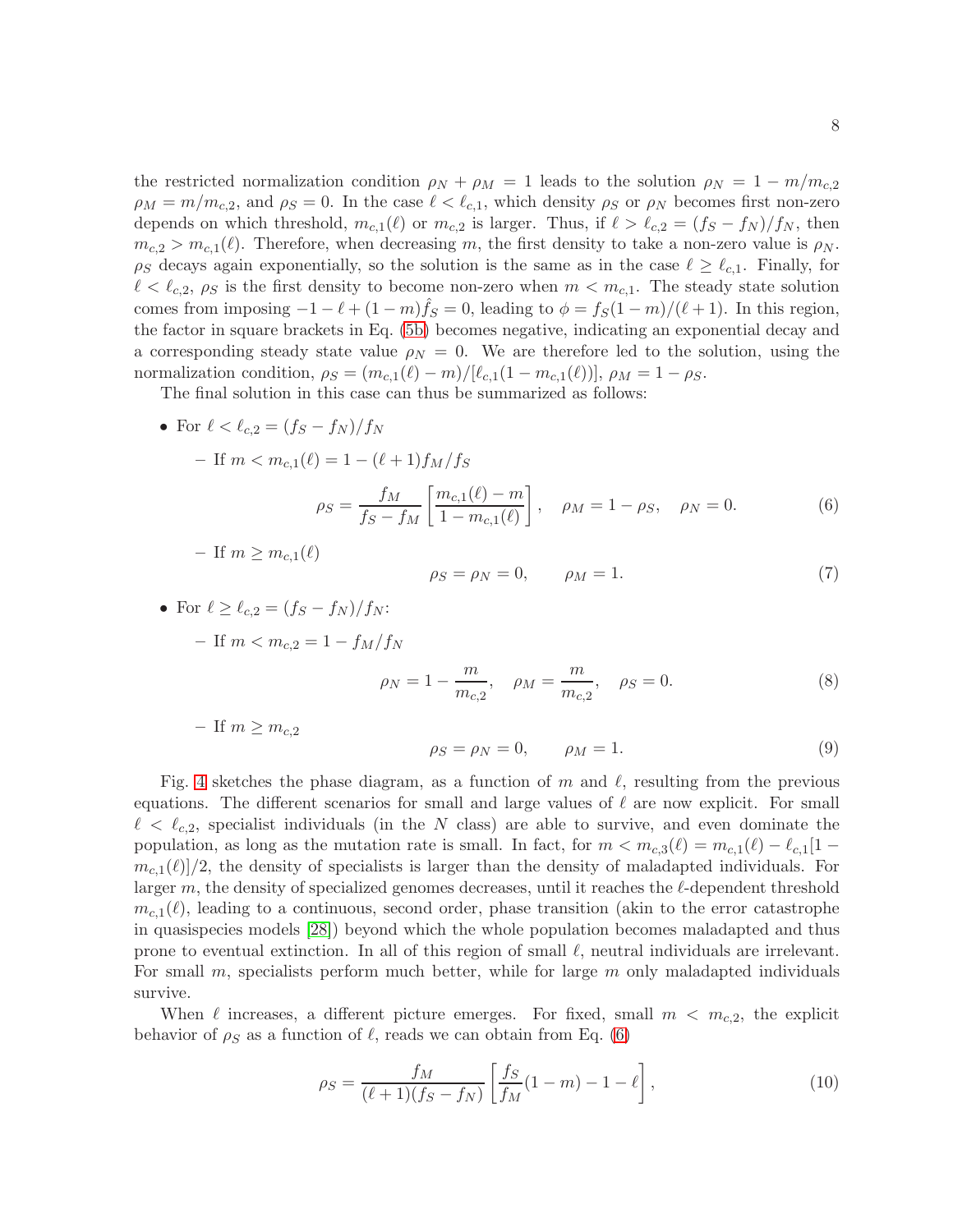for  $\ell < \ell_{c,2}$ , and zero otherwise. Thus, when crossing  $\ell_{c,2}$ , the density of specialized individuals experiences a first order transition to extinction, with a jump of magnitude

$$
\Delta \rho_S = \frac{f_N(1-m) - f_M}{f_S - f_M}.\tag{11}
$$

The sudden extinction of specialized individuals coincides with the abrupt emergence of neutrals, in a related first order transition for  $\rho_N$  with an associated jump

$$
\Delta \rho_N = \frac{f_N(1-m) - f_M}{f_N - f_M}.\tag{12}
$$

In this large  $\ell$  region, neutrals are able to cope with environmental change if the mutation rate is sufficiently small, again up to a maximum mutation rate  $m_{c,1}$ , after which  $\rho_N$  continuously becomes zero and only maladapted individuals can survive. These discontinuous transitions as a function of  $\ell$  at fixed m are reminiscent of the phenomenology observed in quasispecies models with higher order replication mechanisms [\[35\]](#page-13-0). We note, however, that transition as a function of m at fixed  $\ell$  are all continuous.

Fig. [5](#page-16-1) shows the proportions of the three genomes along with the average fitness as function of m for fixed  $\ell$ , and as a function of  $\ell$  at fixed m (left panel), and the general scenario as a function of both m and  $\ell$  (right panel). As it is clear, while an abrupt transition occurs at the level of the genome frequencies at  $\ell_{c,2}$  ( $\ell_{c,2} = 1$  in Fig. [5\)](#page-16-1), the average fitness  $\phi$  exhibits a continuous behavior, decreasing monotonously from the maximum  $\phi = f_S$  for  $m = \ell = 0$  to  $\phi = f_M$  for large values of m (when all the other genomes simply mutate into M). When m is fixed (left column, left panel), increasing  $\ell$  causes an increase of M genomes and a simultaneous decrease in  $\rho_S$  and  $\phi$ . As  $\ell = \ell_{c,2}$ , however S genomes disappear as the neutral genomes abruptly appear. The latter guarantees a constant value of  $\phi$ . M genomes are constantly created due to the genetic mutation rate, but their fitness is lower so they do not reproduce frequently. This scenario is stable, and any further increase in  $l$  does not produce any effect. The role of m is better understood at fixed values of  $\ell$ . When  $\ell < \ell_{c,2}$  (top panel) increasing m deteriorates the fitness of the population since S genomes are substituted by  $M$  ones, which eventually become fixed  $(\rho_M = 1 \text{ as } m = m_{c,1} = 0.725 \text{ in figure})$ . A similar behavior is observed for  $\ell > \ell_{c,2}$  (bottom panel), but here the M genomes take the place of the N genomes, till the latter disappear at  $m_{c,2} = 0.5$  for the values of the simulations.

The crucial difference between the cases  $p \neq 0$  and  $p = 0$ , as can be observed from the comparison of Figs. [2](#page-15-0) and [5](#page-16-1) is the effect of a positive density of specialists for large m and  $\ell$ . In the case  $p = 0$ , the density  $\rho_s$  goes to zero after the corresponding transition, specialist being unable to cope with extreme genetic and/or environmental rates of change. In the presence of a non-zero p, signaling the possibility of collateral beneficial effects of an environmental change to previously maladapted individuals, susceptible individuals are still able to thrive in an situation combining both fast genetic and environmental change (see lower right plots in Fig. [2\)](#page-15-0). This effect is due to the feedback mechanism induced by the parameter  $p$ , that allows the replenishment of the S individuals from previously maladapted individuals. Their prevalence is however relatively small, and comparatively negligible with respect to the predominant species, either  $N$  or  $M$ , especially in the case of small populations. Finally, it is worth noting that, while the prevalence of M genomes is stable in our model, it can be interpreted as a metastable state leading to extinction in a multi-species scenario.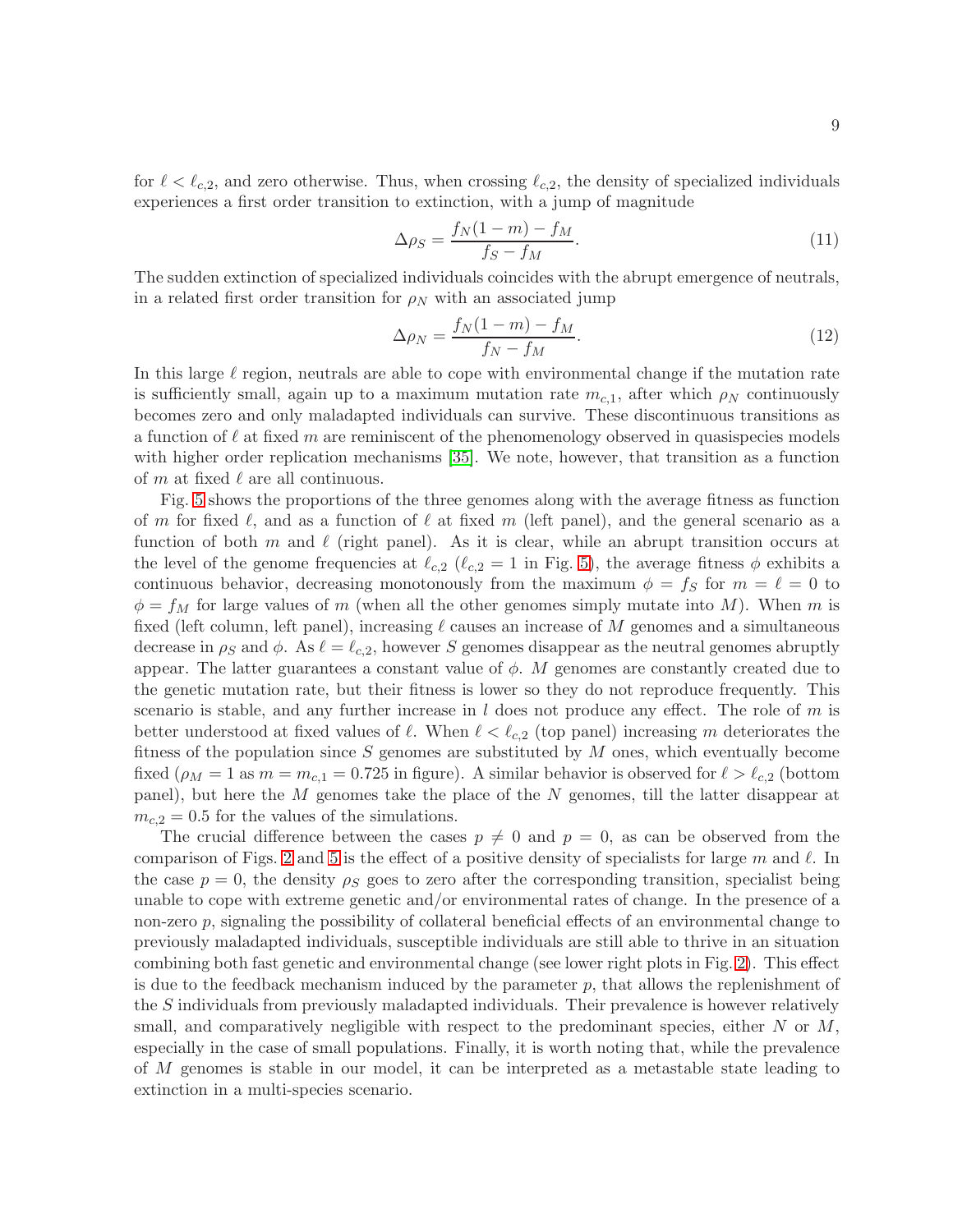## Discussion

The model presented in this paper shows that a genetic adaptation to a specific form of an environmental feature is profitable only as long as the rate of change in the environment is not too fast. Indeed, a phase transition determines the onset of a different regime in which a neutral strategy is advantageous. The critical value of the environmental rate separating the two phases is proportional to the difference between the fitness of the neutral and specialist individuals. This analysis is the consequence of the simplicity of the model that, in contrast to previous modeling attempts, allows us not only to outline a qualitative scenario, but also to characterize quantitatively and in a transparent way the role of the different parameters, in the hope that future experimental work will be able to test these findings.

The analysis proposed here provides a framework for understanding a range of empirical finding. As mentioned above, for example, lactose tolerance did become genetically encoded [\[5\]](#page-11-1) while language is a moving target for the genes, that appears to change too fast to allow genetic adaptation [\[8\]](#page-11-4). In the same way, agricultural practices that determine an increased presence of malaria are linked to genetic mutations that cause malaria reduction [\[36](#page-13-1)[–38\]](#page-13-2), and bioinformatic methods have recently shown that climate has been an important selective pressure acting on candidate genes for common metabolic disorders [\[39\]](#page-13-3). Another particularly significant example comes from biology, where the diversity and temporal variability of a population of hosts determines the pressure for parasites to specialize on one host or to become generalists on a wide range of hosts [\[40\]](#page-13-4), as it has been experimentally shown for example in parasites Brachiola algerae infecting Aedes aegypti mosquitoes [\[26\]](#page-12-5). Our model coherently predicts also that specialized genomes would decrease their fitness if the mutation rate of the corresponding environmental feature increases (Fig. [5\)](#page-16-1). Interestingly, this is what has been observed in relation to climate change, the consequence being a diminished robustness against competitors and natural enemies, which, in a multi-species scenario, could eventually lead to extinction [\[3\]](#page-11-12).

In summary, we have introduced an evolutionary model that captures a wide array of natural scenarios in which genes evolve against a potentially changing environment. These results have been obtained using strong simplifying assumptions that can be relaxed in future work. For example, a natural extension of the model could consider a more complex network of environmentgene interactions, including the possibility of feedback between genes and the rate of change in the environment. Such a generalization could lead to important results and a richer phenomenology [\[41,](#page-13-5) [42\]](#page-13-6), as well as enlarge the range of applicability of the model [\[43\]](#page-13-7), even though it may reduce the mathematical tractability of the resulting equations. Likewise, the fitness of each genome could depend, for example, on its relative abundance in the population, instead of being a constant parameter. Finally, the equations we have derived apply in the case of very large populations; a possible extension could consider the effects of fluctuations in small groups. The framework we have put forth is general and allows these and other aspects (such as the effects of spatial fluctuations in finite dimensions) to be addressed in a principled way.

## <span id="page-10-0"></span>References

1. Pounds JA, Fogden MPL, Campbell JH (1999) Biological response to climate change on a tropical mountain. Nature 398: 611–615.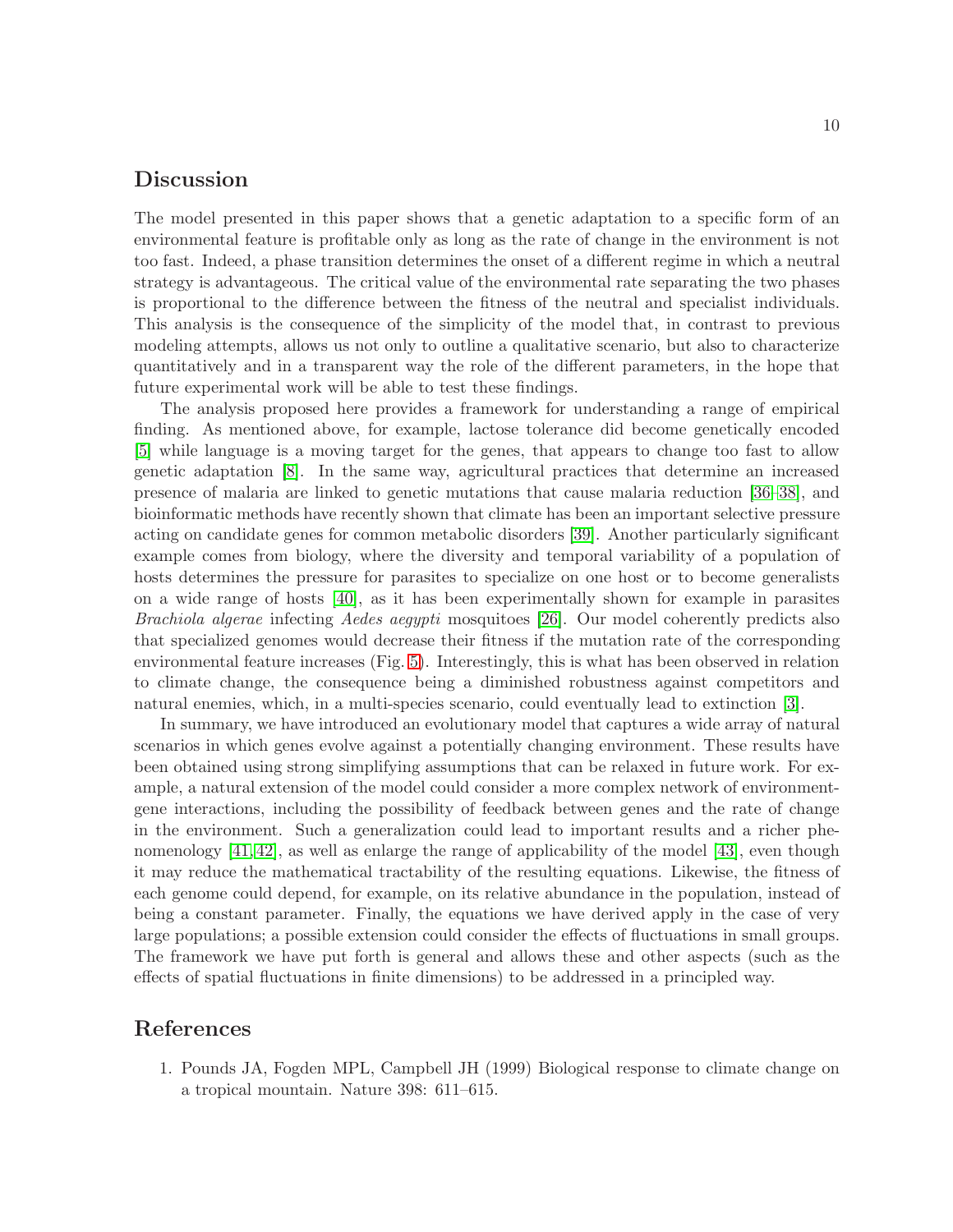- <span id="page-11-12"></span>2. Parmesan C, Yohe G (2003) A globally coherent fingerprint of climate change impacts across natural systems. Nature 421: 37–42.
- <span id="page-11-0"></span>3. Thomas CD, Cameron A, Green RE, Bakkenes M, Beaumont LJ, et al. (2004) Extinction risk from climate change. Nature 427: 145–148.
- <span id="page-11-1"></span>4. Sinervo B, M´endez-de-la-Cruz F, Miles DB, Heulin B, Bastiaans E, et al. (2010) Erosion of lizard diversity by climate change and altered thermal niches. Science 328: 894–899.
- 5. Beja-Pereira A, Luikart G, England PR, Bradley DG, Jann OC, et al. (2003) Gene-culture coevolution between cattle milk protein genes and human lactase genes. Nature Genetics 35: 311–313.
- <span id="page-11-3"></span><span id="page-11-2"></span>6. Baldwin J (1896) A new factor in evolution. The American Naturalist 30: 441–451.
- <span id="page-11-4"></span>7. Pinker S (2003) Language as an adaptation to the cognitive niche. In: Christiansen MH, Kirby S, editors, Language evolution. Oxford Univ. Press, p. 16.
- <span id="page-11-5"></span>8. Christiansen MH, Chater N (2008) Language as shaped by the brain. Behav Brain Sci 31: 489–509.
- 9. Gillespie J (1994) The Causes of Molecular Evolution. Oxford Series in Ecology and Evolution. Oxford: Oxford University Press.
- <span id="page-11-7"></span><span id="page-11-6"></span>10. Ancel L (1999) A quantitative model of the Simpson-Baldwin effect. Journal of Theoretical Biology 196: 197–209.
- 11. Chater N, Reali F, Christiansen MH (2009) Restrictions on biological adaptation in language evolution. Proc Natl Acad Sci USA 106: 1015.
- <span id="page-11-8"></span>12. Lynch M, Gabriel W, Wood AM (1991) Adaptive and demographic responses of plankton populations to environmental change. Limnology and Oceanography 36: 1301–1312.
- <span id="page-11-9"></span>13. Burger R, Lynch M (1995) Evolution and extinction in a changing environment: A quantitative-genetic analysis. Evolution 49: 151–163.
- <span id="page-11-10"></span>14. Chevin LM, Lande R, Mace GM (2010) Adaptation, plasticity, and extinction in a changing environment: Towards a predictive theory. PLoS Biol 8: e1000357.
- 15. Nilsson M, Snoad N (2000) Error thresholds for quasispecies on dynamic fitness landscapes. Phys Rev Lett 84: 191–194.
- 16. Nilsson M, Snoad N (2002) Optimal mutation rates in dynamic environments. Bulletin of Mathematical Biology 64: 1033-1043.
- 17. Ancliff M, Park JM (2009) Maximum, minimum, and optimal mutation rates in dynamic environments. Phys Rev E 80: 061910.
- <span id="page-11-11"></span>18. Ancliff M, Park JM (2010) Optimal mutation rates in dynamic environments: The eigen model. Phys Rev E 82: 021904.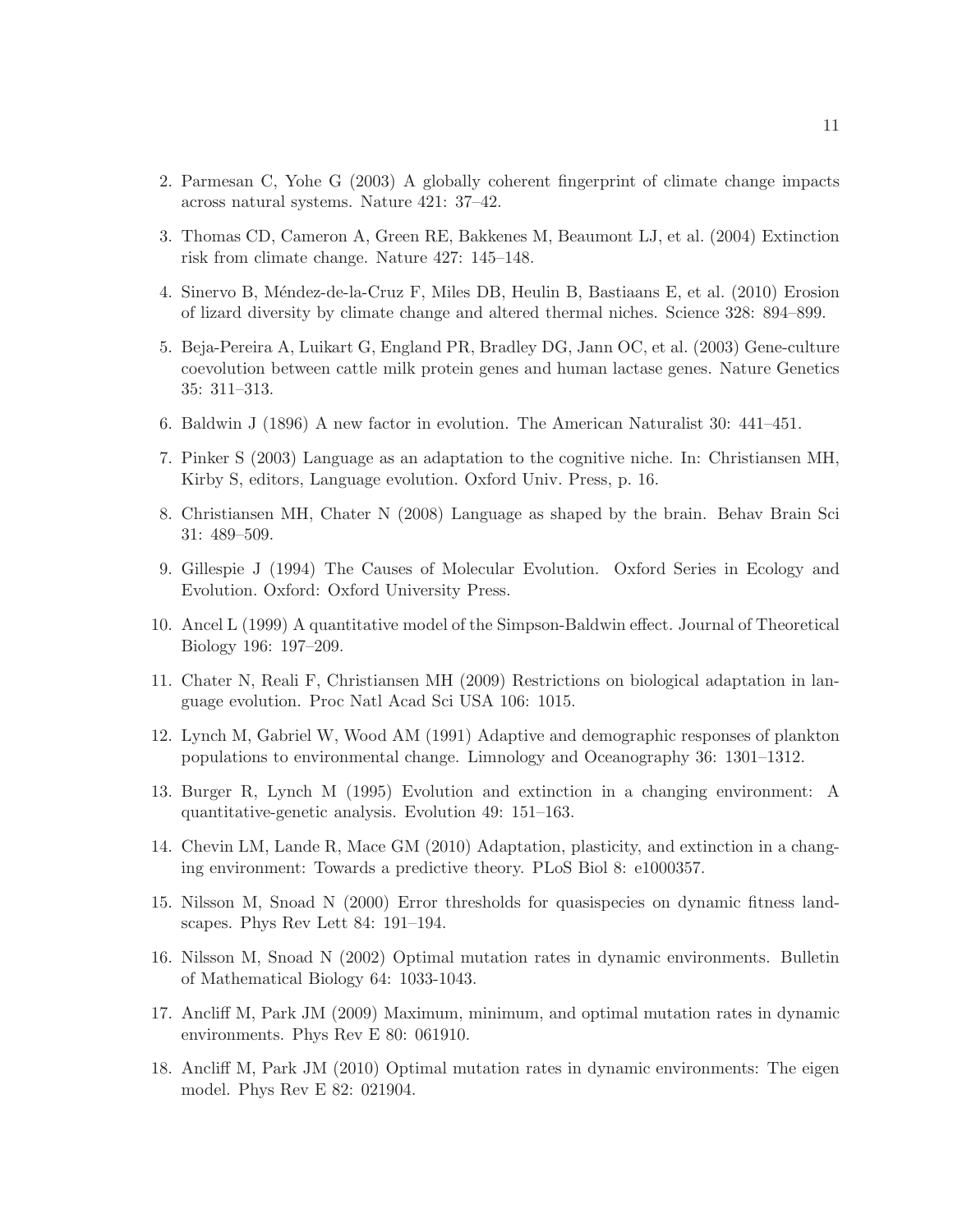- <span id="page-12-0"></span>19. Drossel B (2001) Biological evolution and statistical physics. Advances in Physics 50: 209–295.
- 20. Sella G, Hirsh AE (2005) The application of statistical physics to evolutionary biology. Proc Natl Acad Sci USA 102: 9541–9546.
- <span id="page-12-1"></span>21. Nowak M (2006) Evolutionary dynamics: exploring the equations of life. Belknap Press.
- <span id="page-12-2"></span>22. de Vladar H, Barton N (2011) The contribution of statistical physics to evolutionary biology. Trends in Ecology & Evolution 26: 424–432.
- <span id="page-12-3"></span>23. Ohtsuki H, Nowak MA, Pacheco JM (2007) Breaking the symmetry between interaction and replacement in evolutionary dynamics on graphs. Phys Rev Lett 98: 108106.
- <span id="page-12-4"></span>24. Traulsen A, Claussen JC, Hauert C (2005) Coevolutionary dynamics: From finite to infinite populations. Phys Rev Lett 95: 238701.
- <span id="page-12-5"></span>25. Ebert D (1998) Experimental evolution of parasites. Science 282: 1432.
- <span id="page-12-6"></span>26. Legros M, Koella J (2010) Experimental evolution of specialization by a microsporidian parasite. BMC Ev Biol 10: 159.
- 27. Baronchelli A, Felici M, Loreto V, Caglioti E, Steels L (2006) Sharp transition towards shared vocabularies in multi-agent systems. Journal of Statistical Mechanics: Theory and Experiment 2006: P06014.
- <span id="page-12-8"></span><span id="page-12-7"></span>28. Eigen M, McCaskill J, Shuster P (1989) The molecular quasispecies. Advances in Chemical Physics 75: 149.
- <span id="page-12-9"></span>29. Wright S (1932) The roles of mutation, inbreeding, crossbreeding and selection in evolution. Proceedings of the Sixth International Congress on Genetics 1: 356–366.
- <span id="page-12-10"></span>30. Saakian DB, Muñoz E, Hu CK, Deem MW (2006) Quasispecies theory for multiple-peak fitness landscapes. Phys Rev E 73: 041913.
- <span id="page-12-11"></span>31. Moran P (1962) The Statistical Processes of Evolutionary Theory. Oxford: Clarendon Press.
- 32. Sawyer S, Parsch J, Zhang Z, Hartl D (2007) Prevalence of positive selection among nearly neutral amino acid replacements in drosophila. Proceedings of the National Academy of Sciences 104: 6504.
- <span id="page-12-13"></span><span id="page-12-12"></span>33. Eyre-Walker A, Keightley P (2007) The distribution of fitness effects of new mutations. Nature Reviews Genetics 8: 610–618.
- 34. Sanjuán R, Moya A, Elena S  $(2004)$  The distribution of fitness effects caused by singlenucleotide substitutions in an rna virus. Proceedings of the National Academy of Sciences of the United States of America 101: 8396.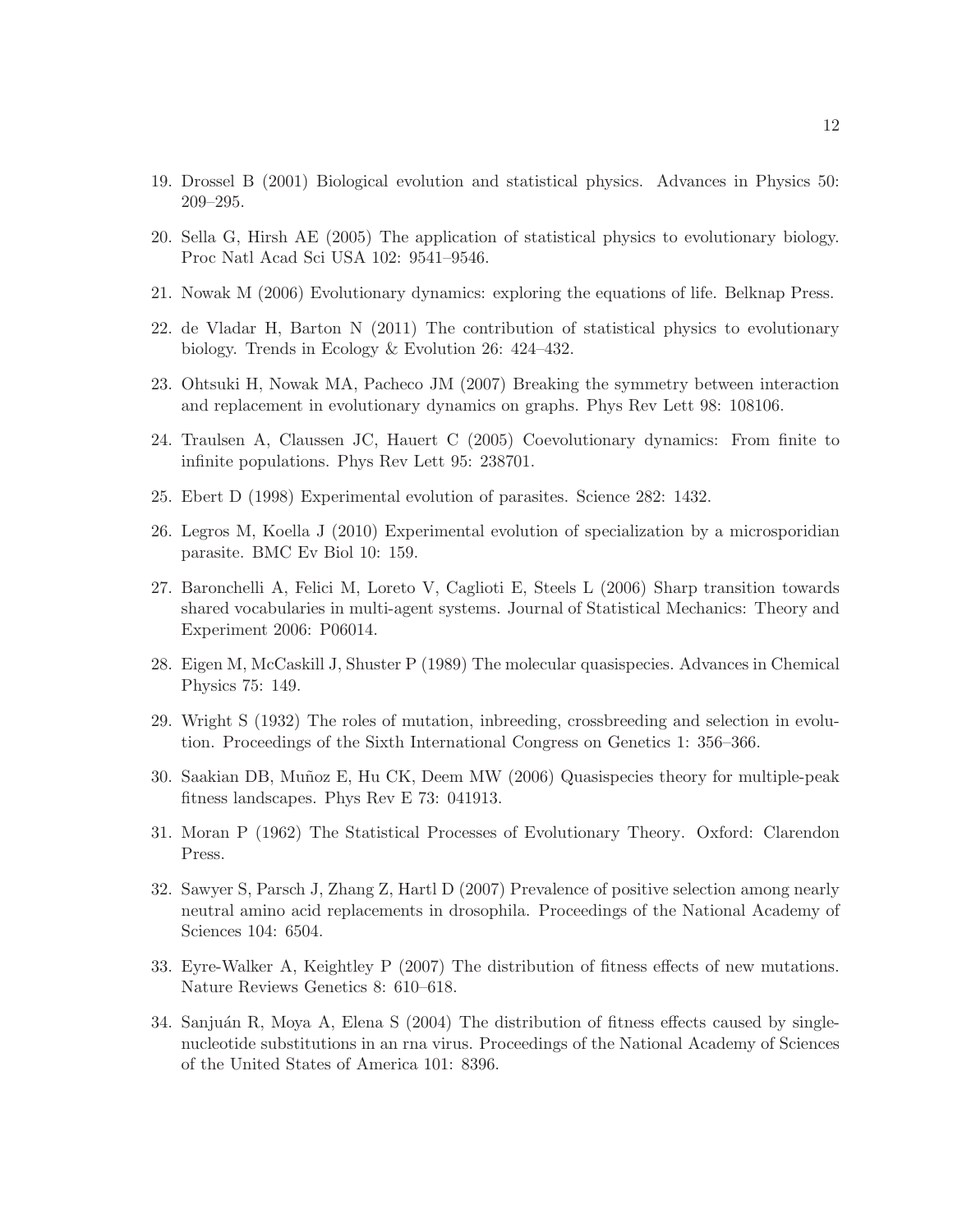- <span id="page-13-1"></span><span id="page-13-0"></span>35. Wagner N, Tannenbaum E, Ashkenasy G (2010) Second order catalytic quasispecies yields discontinuous mean fitness at error threshold. Phys Rev Lett 104: 188101.
- 36. Wiesenfeld S (1967) Sickle-cell trait in human biological and cultural evolution. Science 157: 1134.
- <span id="page-13-2"></span>37. Saunders M, Hammer M, Nachman M (2002) Nucleotide variability at g6pd and the signature of malarial selection in humans. Genetics 162: 1849–1861.
- <span id="page-13-3"></span>38. Laland K, Odling-Smee J, Myles S (2010) How culture shaped the human genome: bringing genetics and the human sciences together. Nature Reviews Genetics 11: 137–148.
- <span id="page-13-4"></span>39. Hancock A, Witonsky D, Gordon A, Eshel G, Pritchard J, et al. (2008) Adaptations to climate in candidate genes for common metabolic disorders. PLoS Genetics 4: e32.
- <span id="page-13-5"></span>40. Crill W, Wichman H, Bull J (2000) Evolutionary reversals during viral adaptation to alternating hosts. Genetics 154: 27.
- <span id="page-13-6"></span>41. Lande R, Arnold S (1983) The measurement of selection on correlated characters. Evolution 87: 1210–1226.
- <span id="page-13-7"></span>42. Kirkpatrick M (2009) Patterns of quantitative genetic variation in multiple dimensions. Genetica 136: 271–284.
- 43. Gilman RT, Nuismer SL, Jhwueng DC (2012) Coevolution in multidimensional trait space favours escape from parasites and pathogens. Nature 483: 328–330.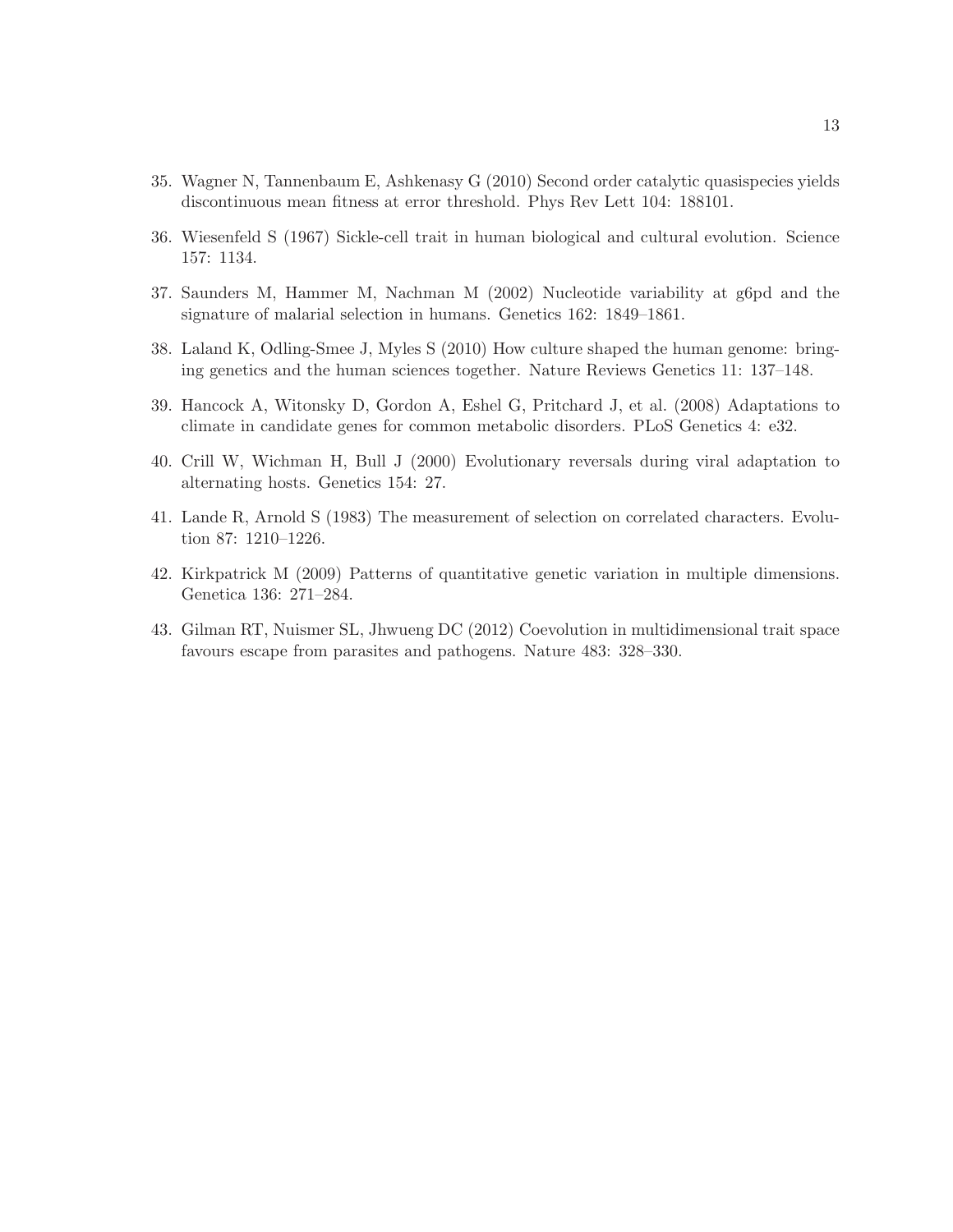## <span id="page-14-0"></span>Figures



Figure 1. Schematic representation of the model definition. In reproduction, the number of offspring is, of course, proportional to the fitness of the parent genome. Genetic mutations happen with probability  $m$ , and are detrimental, and leading to offspring in the maladapted class. Environmental changes occur with probability  $\lambda$ , independently from the state of the population. Such changes typically damage specialists, but also favor previously maladapted individuals. The latter case is however less frequent, and it is therefore modulated by a further probability p.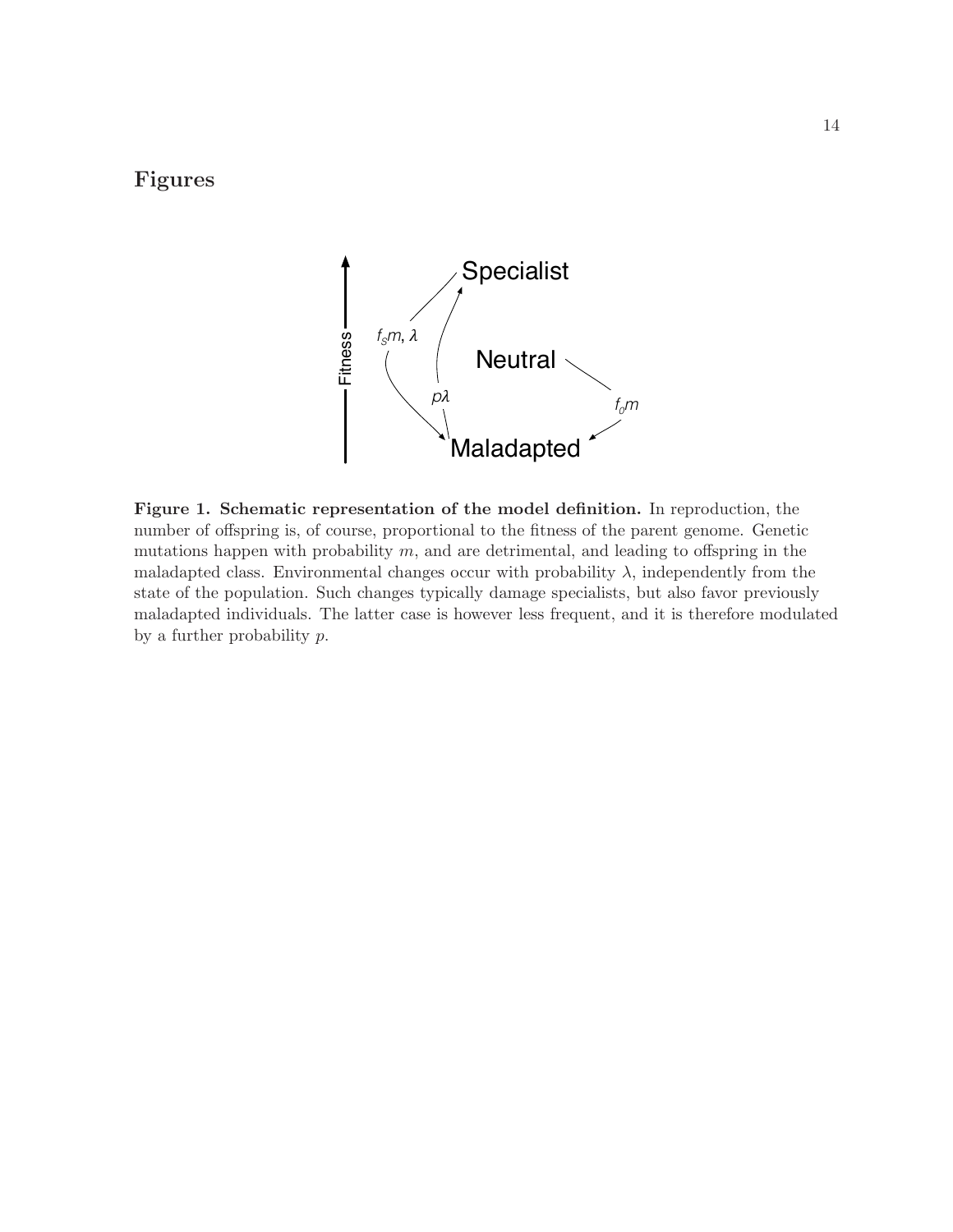<span id="page-15-0"></span>

Figure 2. Species densities at the steady state for small  $p$ . Densities of  $S$  (blue),  $N$ (green) and M (gray) genomes as a function of the environmental mutation rate  $\ell$  for fixed m, and as a function of m for fixed  $\ell$ . The left panel corresponds to  $p = 0.05$ , and the right panel to  $p = 0.10$ . Dashed orange lines represent the average fitness of the population.

<span id="page-15-1"></span>

Figure 3. Species densities at the steady state for small  $p$ . Densities of  $S$  (blue), N (green) and M (gray) genomes as a function of the environmental mutation rate  $\ell$  and the genetic mutation rate m, for fixed values  $p = 0.05$  (left) and  $p = 0.1$  (right). Fitness values are  $f_S = 2, f_N = 1$  and  $f_M = 0.5$ .